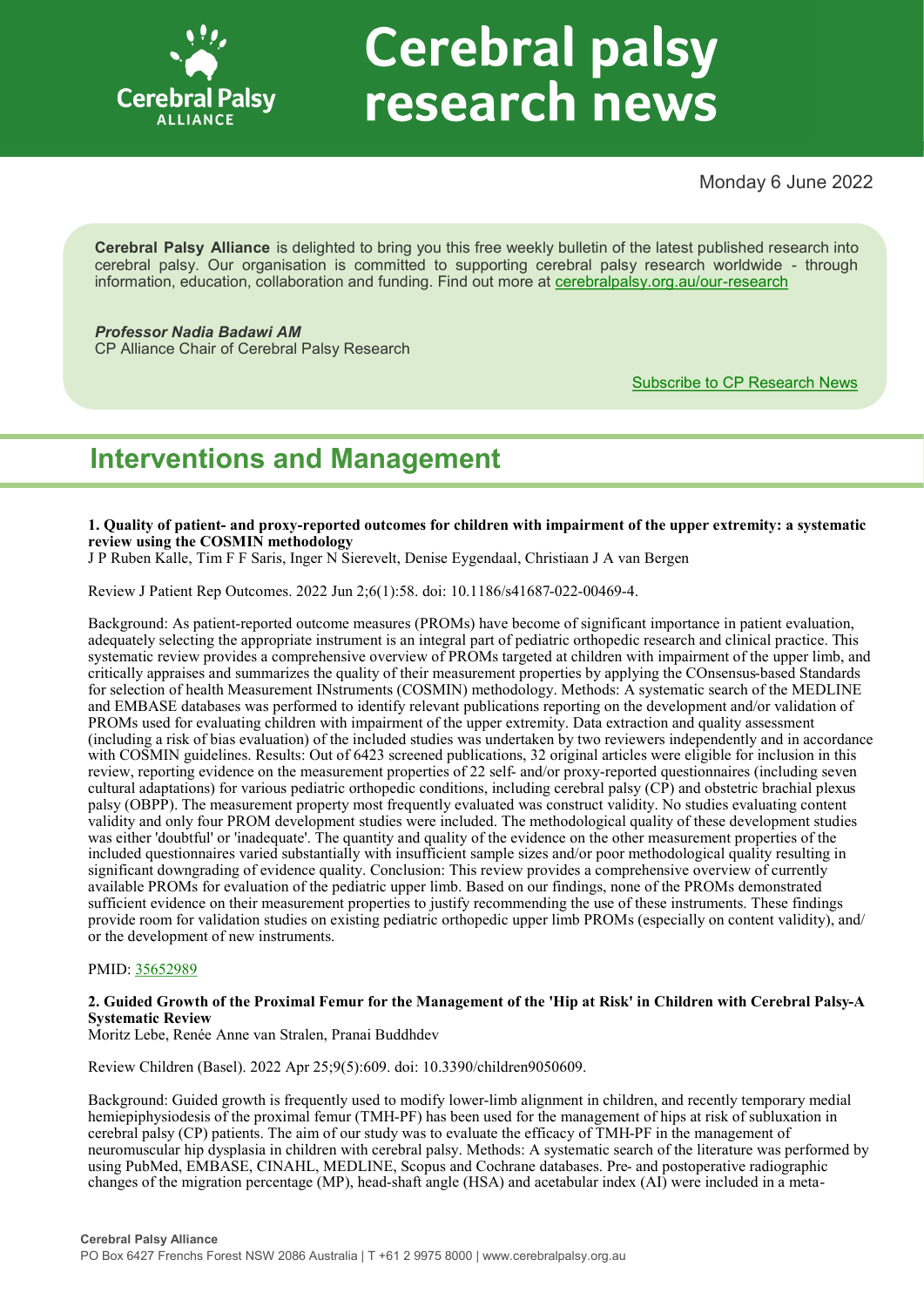analysis. Secondary outcomes were treatment complication rates, technical considerations and the limitations of this novel technique. Results: Four studies (93 patients; 178 hips) met the eligibility criteria for inclusion in the meta-analysis. All three radiographic measurements showed significant changes at a minimum of 2 years of follow-up. Mean changes for MP were 8.48% (95% CI 3.81-13.14), HSA 12.28° (95% CI 11.17-13.39) and AI 3.41° (95% CI 0.72-6.10), with I2 of 75.74%, 0% and 87.68%, respectively. The serious complication rate was overall low; however, physeal 'growing off' of the screw was reported in up to 43% of hips treated. Conclusion: TMH-PF is an effective and predictable method to treat CP patients with 'hips at risk', and the overall complication rate is low; however, further work is required to identify the best candidates and surgical timing, as well as choice of technique and implant.

# PMID: [35626786](http://www.ncbi.nlm.nih.gov/pubmed/35626786)

#### **3. Prevalence and Risk Factors Associated With Pelvic Rod/Screw Radiographic Lucency Following Scoliosis Surgery in Spastic Cerebral Palsy: A Longitudinal Study**

Armagan C Ulusaloglu, Ali Asma, James Richard Bowen, Petya Yorgova, Jason J Howard, Michael Wade Shrader, Suken A Shah

J Pediatr Orthop. 2022 Jun 1. doi: 10.1097/BPO.0000000000002173. Online ahead of print.

Background: Radiographic lucency around a smooth pelvic rod (Galveston/unit rod technique) or sacroiliac/iliac screw following spinal fusion in children with nonambulatory spastic cerebral palsy (CP) has been described as a "windshield wiper" phenomenon. We evaluated demographics, radiographs, and complications in 101 cases from a single center to determine prevalence, risk factors, and complications associated with persistent radiographic lucency from 1 to 5 years following spinal fusion. Methods: Inclusion criteria were diagnosis of nonambulatory spastic quadriplegic CP [Gross Motor Function Classification System (GMFCS) IV-V], under 18 years of age, scoliosis treated by posterior fusion from upper thoracic to sacrum with pelvic fixation (Galveston rod, iliac screw, or sacroiliac screw), adequate radiographs (preoperative, immediate postoperative, first-year, and second-year), and minimum 5-year follow-up. We evaluated demographics, radiographic parameters, comorbidities, scoliosis curve type, type of pelvic screw/rod, use of off-set connector, screw width, associated with posterior column osteotomy and/or additional anterior spinal release concurrent with posterior spine fusion, and infection over the follow-up period. Specific attention was given to the area and shape of the radiographic lucency. The logistic regression analysis was performed for continuous and categorical variables to define risk factors  $(P=0.05)$ . Results: In 101 patients, data were collected at mean intervals of 1-year, 2-year, and  $>5$ -year follow-up and were 12.9 $\pm$ 1.5, 25.8 $\pm$ 2.5, and 81.5 $\pm$ 23.0 months, respectively. Prevalence of pelvic rod/screw radiographic lucency was unchanged at 33%, 35%, and 24% at 1-year, 2-year, and >5-year follow-up, respectively, and radiographic parameters did not change (P>0.05). Furthermore, no risk factors or complications were associated with radiographic lucency around pelvic rods/screws (P>0.05). Conclusion: In patients with spastic nonambulatory CP who had scoliosis treated with posterior spinal fusion from upper thorax to pelvis, the prevalence of pelvic rod/screw lucency is high. Persistent lucency >2 mm around pelvic implants is not clinically significant, does not warrant advanced imaging, or indicate a complication if stable over time and wider distally than proximally.

# PMID: [35650685](http://www.ncbi.nlm.nih.gov/pubmed/35650685)

# **4. Corrigendum to "Neonatal hypoxic-ischaemic encephalopathy: Motor impairment beyond cerebral palsy" [Eur J Paediatr Neurol. 35 (2021) 74-81]**

Gergo Erdi-Krausz, Ruben Rocha, Alice Brown, Archana Myneni, Finn Lennartsson, Andrea Romsauerova, Rina Cianfaglione, Caroline J Edmonds, Brigitte Vollmer

Published Erratum Eur J Paediatr Neurol. 2022 May 17;S1090-3798(22)00079-4. doi: 10.1016/j.ejpn.2022.05.004. Online ahead of print.

No abstract available

# PMID: [35644842](http://www.ncbi.nlm.nih.gov/pubmed/35644842)

# **5. Gait Adaptation Is Different between the Affected and Unaffected Legs in Children with Spastic Hemiplegic Cerebral Palsy While Walking on a Changing Slope**

Tae Young Choi, Dongho Park, Dain Shim, Joong-On Choi, Juntaek Hong, Yongjin Ahn, Eun Sook Park, Dong-Wook Rha

Children (Basel). 2022 Apr 22;9(5):593. doi: 10.3390/children9050593.

Walking on sloped surfaces requires additional effort; how individuals with spastic hemiplegic cerebral palsy (CP) manage their gait on slopes remains unknown. Herein, we analyzed the difference in gait adaptation between the affected and unaffected legs according to changes in the incline by measuring spatiotemporal and kinematic data in children with spastic hemiplegic CP. Seventeen children underwent instrumented three-dimensional gait analysis on a dynamic pitch treadmill at an incline of  $+10^{\circ}$  to  $-10^{\circ}$  (intervals of 5°). While the step length of the affected legs increased during uphill gait and decreased during downhill gait, the unaffected legs showed no significance. During uphill gait, the hip, knee, and ankle joints of the affected and unaffected legs showed increased flexion, while the unaffected leg showed increased knee flexion throughout most of the stance phase compared with the affected leg. During downhill gait, hip and knee flexion increased in the affected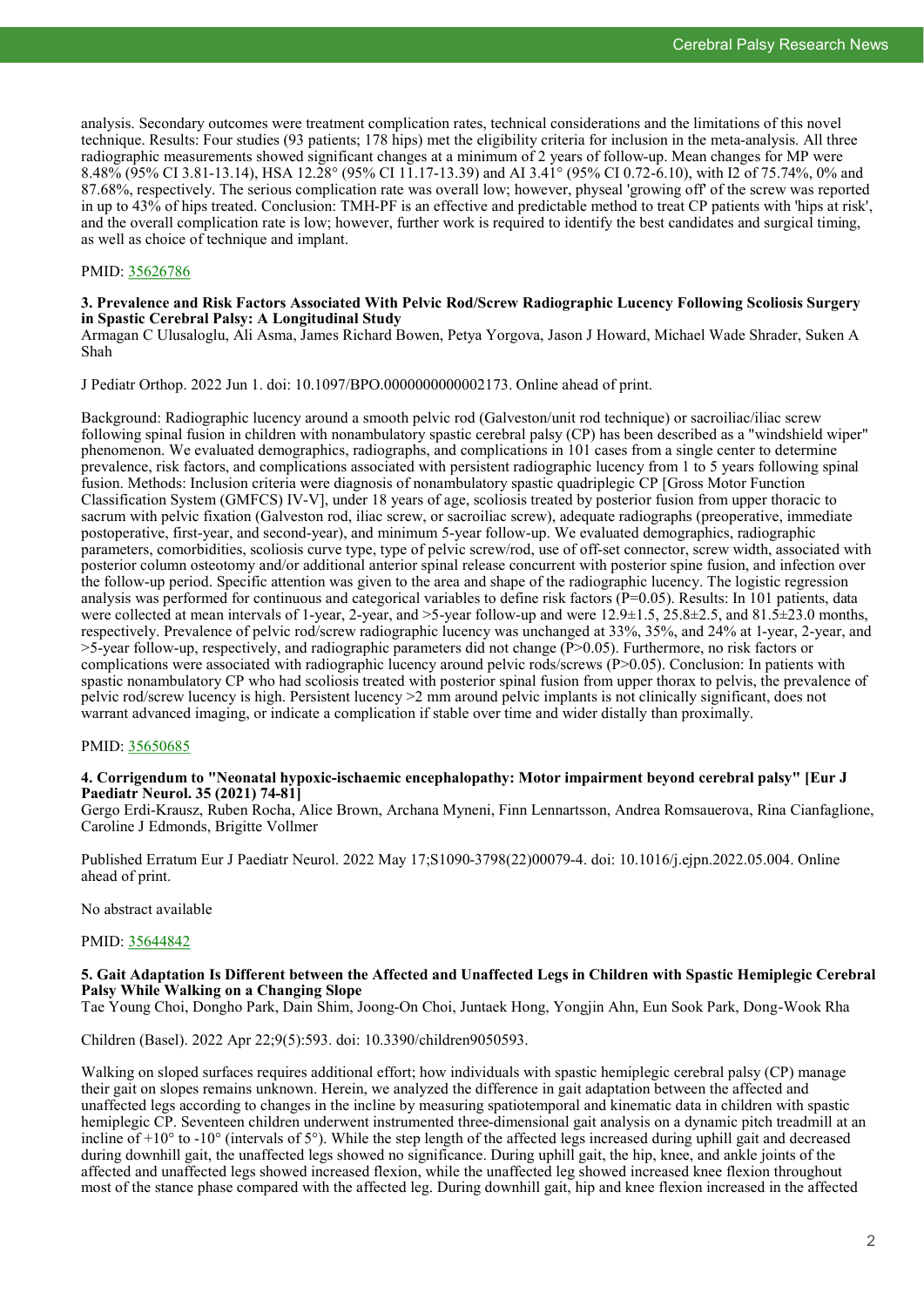leg, and knee flexion increased in the unaffected leg during the early swing phase. However, the ankle plantar flexion increased during the stance phase only in the unaffected leg. Although alterations in temporospatial variables and joint kinematics occurred in both legs as the slope angle changed, they showed different adaptation mechanisms.

# PMID: [35626773](http://www.ncbi.nlm.nih.gov/pubmed/35626773)

# **6. Reduced plantar-flexors extensibility but improved selective motor control associated with age in young children with unilateral cerebral palsy and equinovalgus gait**

Christophe Boulay, Morgan Sangeux, Guillaume Authier, Michel Jacquemier, Andrea Merlo, Brigitte Chabrol, Jean-Luc Jouve, Jean-Michel Gracies, Sébastien Pesenti

J Electromyogr Kinesiol. 2022 May 19;65:102665. doi: 10.1016/j.jelekin.2022.102665. Online ahead of print.

Background: Children with spastic cerebral palsy gradually lose muscle extensibility but the interplay between the muscular and neurological components of the condition is unclear especially in the pathophysiology of equinovalgus gait. Aim: This study aimed to quantify the muscular and neurological disorders in young children with unilateral cerebral palsy, and to investigate the role of the peroneus longus (PL) in equinovalgus gait. Design, setting and population: This was an observational study with prospective assessments of 31 children (median age: 2.9 years, range: 2-6) from outpatient clinic in a tertiary teaching hospital. Methods: Clinical measures of plantar flexor extensibility (XV1), stretch response (XV3), and active ankle dorsiflexion angle (XA) were obtained as well as walking velocity and electromyography of tibialis anterior (TA), gastrocnemius medialis (GM) and PL during walking. Results: We found reduced extensibility of the triceps surae on the paretic side (effect size  $r = 0.73$ ,  $p < 0.001$  for soleus and  $r = 0.68$ ,  $p < 0.001$  for gastrocnemius) and a correlation between reduced triceps surae extensibility and earlier stretch response ( $ρ = 0.5$ ,  $p = 0.004$ ). During the swing phase, there was major co -contraction between TA and GM/PL, and significantly larger activation of PL compared to GM ( $r = 0.46$ ,  $p = 0.011$ ). Both GM and PL activation decreased with age. Conclusions: Our results suggest gradual deterioration of the muscular disorder and a link between the muscular and neurological disorders, although plantar flexor co-contraction improved with age. The PL was more activated than the GM and may be considered an intervention target to treat equinovalgus gait.

# PMID: [35653866](http://www.ncbi.nlm.nih.gov/pubmed/35653866)

#### **7. Assessment of Functional Performance in Children with Cerebral Palsy Receiving Treatment in a Day Care Facility: An Observational Study**

Andżelina Wolan-Nieroda, Aleksandra Łukasiewicz, Justyna Leszczak, Mariusz Drużbicki, Agnieszka Guzik

Observational Study Med Sci Monit. 2022 Jun 1;28:e936207. doi: 10.12659/MSM.936207.

BACKGROUND The study assessed changes in functional performance of children with cerebral palsy (CP), immediately following treatment and 2 months later, in addition to investigating the relationship between therapy effect and sex, age, or comorbidities. MATERIAL AND METHODS Functional performance of 32 children with spastic diplegia CP, aged 9-16 years, was assessed for: 1) manual function (Box and Block test), motor capacities (Gross Motor Function Measure), sensory capacities (Finger Identification [FI] and Localisation of Tactile Stimuli test [LTC]), and 2) activity and participation, ie, independence in essential and more complex daily activities (Barthel Index; Paediatric Evaluation of Disability Inventory). Measurements were conducted before the start (Month 0), immediately after 6-month rehabilitation program (Month 6), and following a 2-month period with no therapy, ie, 8 months after baseline measurement (Month 8). RESULTS Comparison of Month 0 and Month  $\overline{6}$  scores showed significant differences (P<0.001) in all measures. However, Month 8 scores were significantly worse in all the measures, except for sensory capacities assessed using FI and LTC (P<0.001). CONCLUSIONS Functional performance of children with CP was positively affected by 6-month therapy, but 2 months later these effects significantly deteriorated, except for the sensory capacities. This suggests that therapy focusing on functional performance should be included as a permanent component of rehabilitation programs. These findings may be important for clinical practice as they show that therapy of children with CP should be continuous and systematic, and this should be taken into account by those designing therapeutic programs.

# PMID: [35642128](http://www.ncbi.nlm.nih.gov/pubmed/35642128)

#### **8. Multicentre, randomised controlled feasibility study to compare a 10-week physiotherapy programme using an interactive exercise training device to improve walking and balance, to usual care of children with cerebral palsy aged 4 -18 years: the ACCEPT study protocol**

Rachel Rapson, Jonathan Marsden, Jos Latour, Wendy Ingram, Kara Nicola Stevens, Laura Cocking, Bernie Carter

BMJ Open. 2022 May 30;12(5):e058916. doi: 10.1136/bmjopen-2021-058916.

Introduction: Children with cerebral palsy (CP) frequently undertake physiotherapy programmes to improve walking and balance. They often require adult support to exercise in a functional position. A novel interactive exercise trainer has been devised to enable children to exercise with against resistance in a functional position, but its efficacy has yet to be proved. A novel protocol has been developed to determine whether a randomised controlled trial (RCT) is feasible. Aim: To establish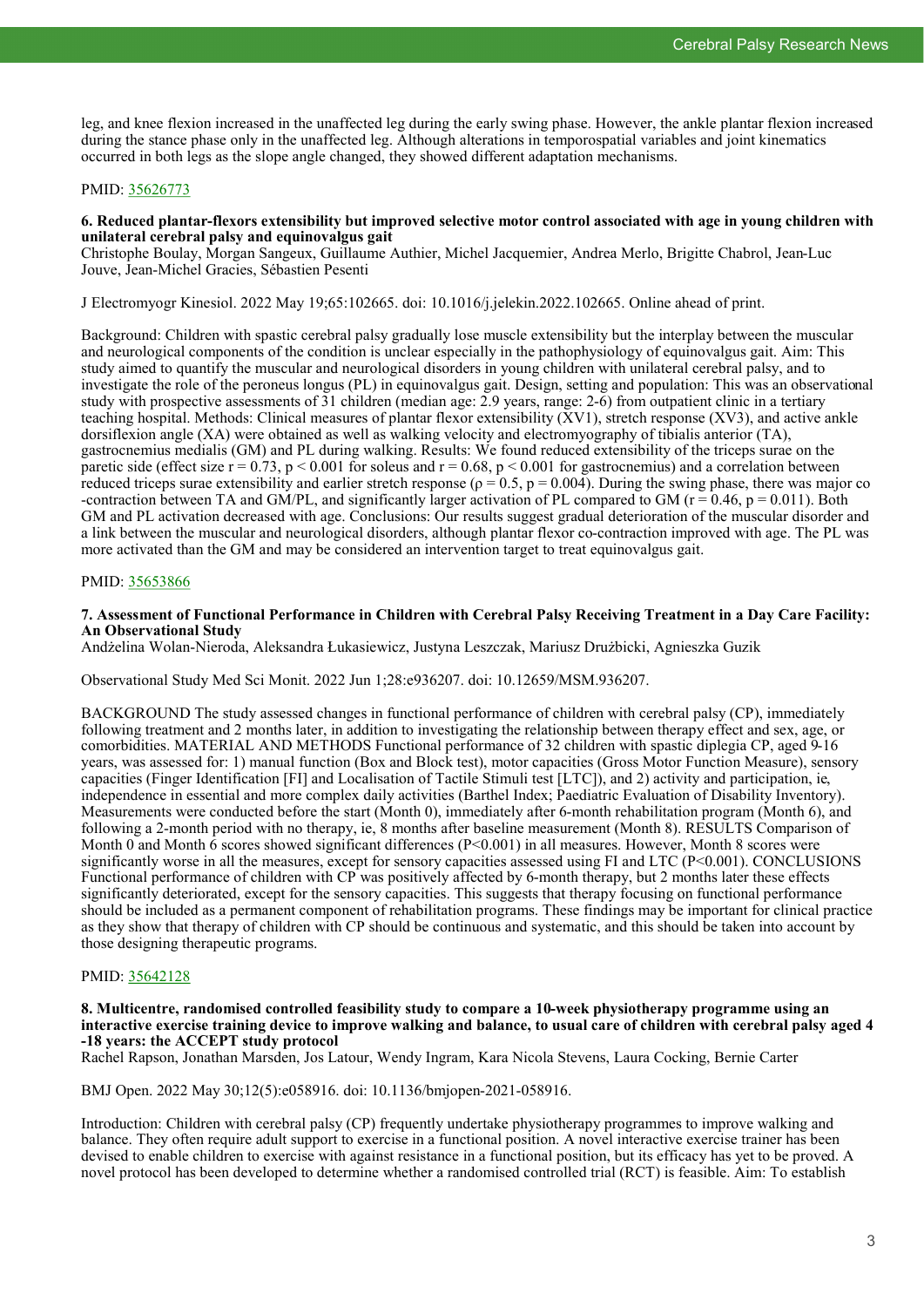whether it is feasible to conduct an RCT to assess the effectiveness of a 10-week physiotherapy intervention using an interactive trainer in children with CP. Methods and analysis: This study is multicentre randomised controlled feasibility trial with an embedded qualitative study. Forty children with CP, Gross Motor Function Classification System (GMFCS) I-III will be recruited from community paediatric physiotherapy caseloads. Participants will be randomised to 10 weeks of training with the interactive training device or to usual physiotherapy care. The mediolateral motion of the centre of mass estimate and Paediatric Balance Scale will be explored as potential primary outcomes measures, tested at baseline, 10 weeks and follow-up at 20 weeks. The views of child participants, their parents and physiotherapists will be gained through e-diaries and qualitative interviews.Feasibility will be determined by examining recruitment and retention rates, completeness of, adherence to the intervention, appropriateness of outcome measures and effectiveness of blinding. Results will be reported in accordance to Consolidated Standards of Reporting Trials (CONSORT) guidelines. Ethics and dissemination: Physiotherapists, children and parents have informed trial design and information leaflets. Results will be disseminated via publications, conferences and to families. This study has approval from North of Scotland Research Ethics Committee (20/NS/0018). Trial registration number: ISRCTN80878394.

# PMID: [35636794](http://www.ncbi.nlm.nih.gov/pubmed/35636794)

#### **9. Effects of a core stability exercise program on balance and coordination in children with cerebellar ataxic cerebral palsy**

Mohamed Ali Elshafey, Mohamed Samy Abdrabo, Ragab Kamal Elnaggar

Randomized Controlled Trial J Musculoskelet Neuronal Interact. 2022 Mar 1;22(2):172-178.

Objective: To evaluate the effects of a core stability exercise program on balance, coordination, and severity of ataxia in children with cerebellar ataxic cerebral palsy (CP). Methods: Forty children with cerebellar ataxic CP (mean age: 6.75±1.35 years) were randomly assigned to a control group and an intervention group for 2 months of follow-up. The control group received a standard physical therapy program three times weekly (1 h per session), while the intervention group received a core stability program for 30 min, in addition to the selected physical therapy program. Both groups were evaluated pre-treatment and post-treatment using the Scale for the Assessment and Rating of Ataxia, the Balance Error Scoring Systems scale, Bruininks-Oseretsky tests of motor proficiency, and HUMAC balance system scores. Results: We found statistically significant reductions in the severity of ataxia, as well as improved balance and coordination in both groups, with stronger effects observed in the intervention group  $(P<0.05)$ . Conclusion: The core stability program can improve balance and coordination in children with cerebellar ataxic CP when incorporated with a standard physical therapy program.

#### PMID: [35642697](http://www.ncbi.nlm.nih.gov/pubmed/35642697)

# **10. INFLAMMATORY RESPONSE STATUS IN INFANTS WITH INTRAUTERINE INFECTION FROM MOTHERS WITH IDENTIFIED TORCH INFECTION**

Olesya M Horlenko, Yuriy Yu Chuhran, Lyubomyra B Prylypko, Gabriella B Kossey, Olena V Debraetseni, Marianna I Peresta, Iryna Yu Pikina

Wiad Lek. 2022;75(4 pt 2):974-981. doi: 10.36740/WLek202204210.

Objective: The aim: To investigate the status and possibilities of markers of the inflammatory response of organism in infants with identified IUI born to mothers diagnosed with TORCH infection. Patients and methods: Materials and methods: The study group included: infants diagnosed with IUI ( $n = 40$ ), born to mothers (age 31.31  $\pm$  2.08 years) with the diagnosis of TORCH infection and a control group ( $n = 25$  infants). Childbirth in all newborns was physiological. The average weight of newborns was  $1877.69 \pm 981.78$  g (min - 600 g; max - 4000 g). Gestational age:  $32.25 \pm 5.15$  weeks. Observation and treatment of newborns lasted up to 7 days (included stay in the emergency department of the Uzhhorod maternity hospital in the Zakarpattia region). Cytokine profile, γ-IFN, TNF-α, Pg E2, serum neopterin and procalcitonin levels were studied. Results: Results: The values of the parameters of the cytokine profile (IL-1, IL-6, IL-8, IL-10) varied within the reference values, but with significant differences with the values of the control group, which was 1,2; 4; 10; 6 times, respectively. The levels of inflammatory mediators (γ-IFN Procalcitonin Neopterin TNF-α Pg E2) differed significantly from the data of the control group of infants and exceeded the upper limit of the reference values by 1,3; 3; 25; 4 times, respectively. According to the correlation analysis, there are positive correlations of medium level: IL 1 and procalcitonin ( $r = 0.33$ ); IL 6 and IL10 ( $r = 0.44$ ); IL 10 and prostaglandin E2 ( $r = 0.44$ ); neopterin and prostaglandin E2 ( $r = 0.39$ ), which indicates synergism in the performance of biologically active processes. Negative correlations of moderate degree were observed between the following parameters: IL 1 and gestational age of infants (r = -0.36); IL 6 and IL 8 (r = -0.34); γ-IFN and TNF- $\alpha$  (r = -0.43), which indicates the diversity of interactions between participants in the inflammatory response of the organism. Conclusion: Conclusions: Various infectious agents can act as «primary affect» of sepsis as a complex pathological process involving the organism, and each of the infections has its own characteristics of the pathological process, therefore curent changes in infectious circumstances make new demands on research. It has been proven that intrauterine infection has a negative effect on the homeostatic parameters of infants, in particular, on the indicators of the inflammatory response of the child's organism. Symptomatic inflammatory biomarkers can be used to identify the pathological condition of the infant, in addition to routine laboratory tests, for early correction of VUI. This delay in identifying affected infants can lead to long and unnecessary therapy, the emergence of resistant strains of microorganisms, increased treatment costs and, in particular, a higher risk of complications such as cerebral palsy or intraventricular hemorrhage.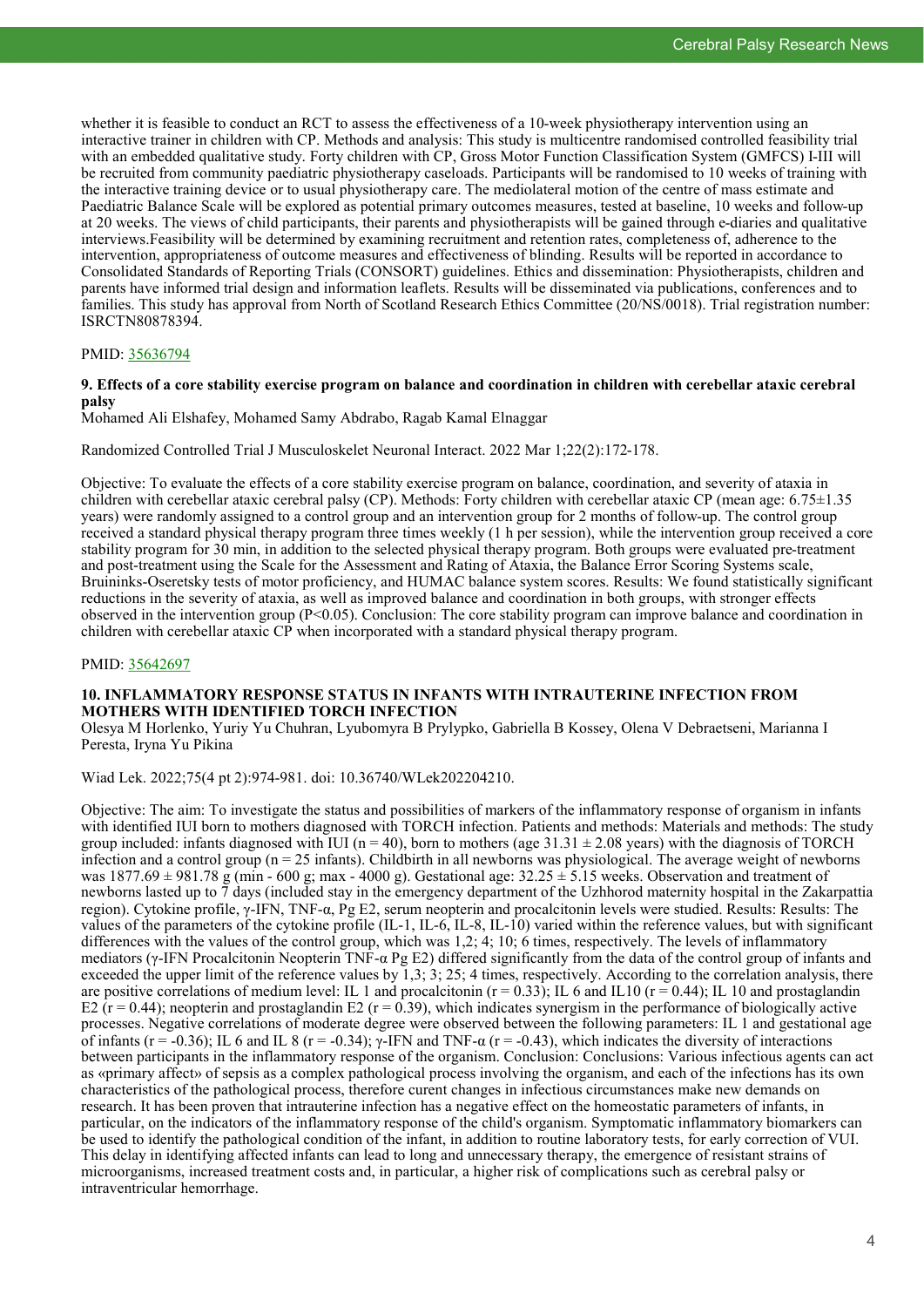# PMID: [35633328](http://www.ncbi.nlm.nih.gov/pubmed/35633328)

#### **11. Motor Performance in Association with Perceived Loneliness and Social Competence in 11-Year-Old Children Born Very Preterm**

Minttu Helin, Max Karukivi, Leena Haataja, Päivi Rautava, Niina Junttila, Susanna Salomäki, Liisa Lehtonen, Sirkku Setänen, PIPARI Study Group

Children (Basel). 2022 May 4;9(5):660. doi: 10.3390/children9050660.

Background: Very preterm birth may affect motor performance and social competence up to adulthood. Our objective was to describe perceived loneliness and social competence in children born very preterm in relation to motor impairment. Methods: 165 children born very preterm (birth weight  $\leq 1500$  g and/or gestational age &It; 32 weeks) were assessed at 11 years of age. Cerebral palsy (CP) was diagnosed by 2 years of age. At 11 years of age, motor outcome was assessed using the Movement Assessment Battery for Children-Second edition (Movement ABC-2). Loneliness was evaluated by using the Peer Network and Dyadic Loneliness scale and social competence by using the Multisource Assessment of Children's Social Competence Scale. Results: In total, 6 (4%) children had CP, 18 (11%) had Developmental Coordination Disorder (DCD) (Movement ABC-2  $\leq$ 5th percentiles), and 141 (85%) had typical motor development. There was no correlation between percentiles for total scores of the Movement ABC-2 and perceived loneliness or social competence when the children with motor impairment (CP or DCD) were excluded. Children with DCD reported less perceived loneliness, but more problems with social competence compared to children with CP. Conclusions: It is important to recognize children born very preterm with DCD to provide interventions and support services to prevent social exclusion.

# PMID: [35626837](http://www.ncbi.nlm.nih.gov/pubmed/35626837)

#### **12. Neuromuscular Fatigue in Cerebral Palsy Football Players after a Competitive Match According to Sport Classification and Playing Position**

Matías Henríquez, Luis Felipe Castelli de Campos, Fernando Muñoz-Hinrichsen, María Isabel Cornejo, Javier Yanci, Raul Reina

Int J Environ Res Public Health. 2022 May 17;19(10):6070. doi: 10.3390/ijerph19106070.

This study aimed to determine the rated perceived exertion (RPE) and match load (RPE-ML) to compare pre-post-match vertical jump (VJ) capacity according to cerebral palsy (CP) players' sport classes (i.e., FT1-FT3) and playing positions and to explore whether the neuromuscular performance variation is associated with the internal load of para-footballers with CP. Fifty -six male para-footballers performed two VJ tests before and immediately after a competitive CP football match, followed by measurements of the players' RPE and RPE-ML. There were no significant differences ( $p \> g(t)$ ; 0.05) in the pairwise comparisons for RPE and RPE-ML according to sport classes and playing position. A significant reduction in the VJ performance was found for each player sport class and playing position in squat jump (SJ) (p < 0.01; 0.24 &lt; dg &lt; 0.58) and countermovement jump (CMJ) (p &It;  $0.05$ ;  $0.22$  &It; dg &It;  $0.45$ ). Regarding the pairwise comparisons, players with the minimal impairment criteria (FT3) obtained higher deficit scores during SJ than those belonging to the FT1 and FT2 ( $p =$ 0.003; 1.00 < dg &lt; 1.56). Defenders experienced the lowest performance compared to midfielders and attackers in SJ performance ( $p = 0.027$ ; 0.94 < dg &lt; 1.28). Significant correlations were obtained between  $\Delta SJ$  or  $\Delta CMI$  and RPE or RPE  $-ML$  (r = -0.58 to -0.75; p < 0.001). These findings provide novel information supporting the notion that fatigue induced after a competitive match causes notable impairments in VJ performance differentiated according to sport class and playing position in para-footballers with CP.

# PMID: [35627606](http://www.ncbi.nlm.nih.gov/pubmed/35627606)

#### **13. Convergent validity of functional communication tools and spoken language comprehension assessment in children with cerebral palsy**

Emma Vaillant, Kim J Oostrom, Heleen Beckerman, Jeroen R Vermeulen, Annemieke I Buizer, Johanna J M Geytenbeek

Int J Lang Commun Disord. 2022 May 30. doi: 10.1111/1460-6984.12732. Online ahead of print.

Background: The majority of children with cerebral palsy (CP) experience challenges in functional communication from a young age. A pivotal aspect of functional communication is language comprehension. A variety of classification systems and questionnaires are available to classify and describe functional communication skills in children with CP. A better understanding of the convergent validity of (subsections of) these tools, as well as their relationship with spoken language comprehension, will be valuable in both clinical practice and research. Aims: To investigate the convergent validity of (subsections of) functional communication tools and the relationship with spoken language comprehension in children with CP. Methods & procedures: Cross-sectional data on 138 children were subdivided into three developmental stages based on (Dutch) educational phases: ages 18 months-3;11y (n = 59), 4;0-5;11 years (n = 37) and 6;0-8;11 years (n = 42). The following functional communication tools were used to classify and describe functional communication: Communication Function Classification System (CFCS), subscales of the Caregivers Priorities and Child Health Index of Life with Disabilities-Dutch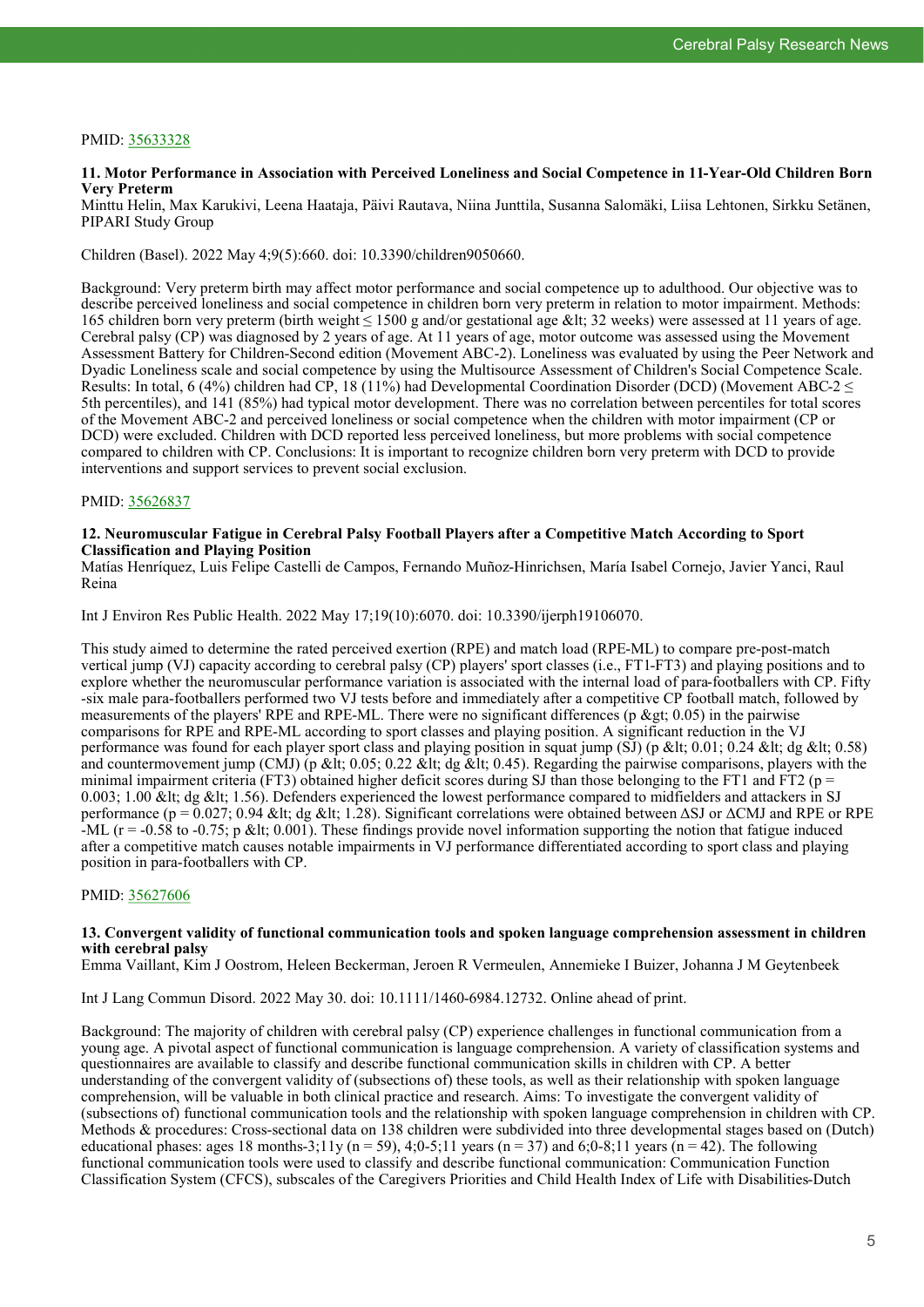Version (CPCHILD-DV) and the Focus on Communication Under Six-34 (FOCUS-34) questionnaire. Spoken language comprehension was assessed with the Computer-Based instrument for Low motor Language Testing (C-BiLLT). Correlations between the functional communication tools, and with the C-BiLLT, were calculated using Pearson's and Spearman's correlation coefficients. It was hypothesized a priori that correlations of at least 0.60 suggest good convergent validity. Outcomes & results: At all developmental stages, a significant ordered decreasing tendency of communication outcomes was found across CFCS levels; lower CFCS levels were associated with lower scores on the CPCHILD-DV and FOCUS-34, and with a lower level of spoken language comprehension (C-BiLLT). Correlation coefficients of the functional communication tools exceeded 0.60 at all developmental stages. Correlations between C-BiLLT raw scores and the functional communication tools varied between 0.351 and 0.591 at developmental stage 18 months-3;11 years, between 0.781 and 0.897 at developmental stage 4;0-5;11 years, and between 0.635 and 0.659 at developmental stage 6;0-8;11 years. Conclusions & implications: The functional communication tools assessed in this study showed convergent validity at all developmental stages. The CFCS, currently most widely used in paediatric rehabilitation, is adequate in the classification of functional communication. However, for more detailed clinical goal setting and evaluation of change in functional communication, the additional use of FOCUS-34 or CPCHILD-DV is recommended. What this paper adds: What is already known on the subject A range of functional communication tools are available that help describe and classify functional communication in children with CP. These include the CFCS, subsections of CPCHILD-DV and FOCUS-34. The CFCS classifies functional communication in daily life with familiar and unfamiliar partners. Specific subsections of the CPCHILD-DV and FOCUS-34 include items that pertain to communicative participation. The innovative C-BiLLT provides a standardized method to assess spoken language comprehension in children with CP and significant motor impairments. What this paper adds to existing knowledge In the present study, convergent validity was confirmed between CFCS and specific subsections of the CPCHILD-DV and FOCUS-34. Correlations between these functional communication tools and the C-BiLLT were moderate to strong. What are the potential or actual clinical implications of this work? For clinical and research purposes (for instance, accurate prescription of augmentative and alternative communication-AAC), healthcare and educational professionals together with parents need to know how functional communication tools converge and how functional communication levels relate to the comprehension of spoken language. The CFCS provides a valid classification of functional communication abilities in children with CP. However, to measure change in functional communication and to evaluate treatment outcomes, use of additional functional communication tools such as the CPCHILD-DV and FOCUS-34 is recommended. When discrepancies are found between communicative abilities and spoken language comprehension, it is strongly recommended that valid tools are used in a more detailed examination of the child's spoken language comprehension skills and functional communication.

#### PMID: [35637603](http://www.ncbi.nlm.nih.gov/pubmed/35637603)

#### **14. Acute histologic chorioamnionitis independently and directly increases the risk for brain abnormalities seen on MRI in very preterm infants**

Viral G Jain, Julia E Kline, Lili He, Beth Kline-Fath, Mekibib Altaye, Louis J Muglia, Emily A DeFranco, Namasivayam Ambalavanan, Nehal A Parikh, Cincinnati Infant Neurodevelopment Early Prediction Study (CINEPS) Investigators

Am J Obstet Gynecol. 2022 May 26;S0002-9378(22)00393-3. doi: 10.1016/j.ajog.2022.05.042. Online ahead of print.

Background: The independent risk for neurodevelopmental impairments attributed to chorioamnionitis in premature infants remains controversial. Delayed brain maturation or injury identified on magnetic resonance imaging (MRI) at term-equivalent age can be used as a surrogate measure of neurodevelopmental impairments that is less confounded by post neonatal intensive care unit (NICU) environmental factors to more clearly investigate this relationship. Objective: To determine whether preterm infants born with moderate to severe acute histological chorioamnionitis would have a higher MRI-determined global brain abnormality score, independent of early premature birth, as compared to preterm infants with no/mild chorioamnionitis. Study design: Prospective multicenter cohort study involving infants born very preterm at or before 32 weeks gestational age with acute moderate to severe histological chorioamnionitis, graded using standard histologic criteria. Brain abnormalities were diagnosed and scored using a well-characterized, standardized scoring system captured using a high-resolution 3 Tesla MRI research magnet. In secondary analyses, total brain volume and four MRI metrics of cortical maturation (cortical surface area, sulcal depth, gyral index, and inner cortical curvature) were calculated using an automated algorithm and associated with chorioamnionitis. The association of funisitis (any grade) with brain abnormalities was also explored. We investigated if premature birth mediated the relationship between histological chorioamnionitis and brain abnormality score using mediation analysis. Results: Of 353 very preterm infants, 297 infants had mild or no chorioamnionitis (controls), and 56 were diagnosed with moderate to severe acute histological chorioamnionitis. The primary outcome brain abnormality score was significantly higher in histological chorioamnionitis exposed infants than in controls (median, 4 vs 7, p <0.001). Infants with acute histological chorioamnionitis had significantly lower brain tissue volume  $(p=0.03)$  and sulcal depth  $(p=0.04)$ , while other morphometric indices did not differ statistically. On multiple regression analysis, we observed persistent significant relationships between moderate to severe acute histological chorioamnionitis and brain abnormality score ( $\beta$ =2.84 [1.51, 4.16], p<0.001), total brain volume, and sulcal depth. Funisitis was also significantly associated with brain abnormality score after adjustment for clinical confounders. Mediation analyses demonstrated that 50% of brain abnormalities resulted indirectly from premature birth and the remaining 50% from a direct effect of moderate to severe acute histological chorioamnionitis as compared to preterm infants with no/mild chorioamnionitis. Examining gestational age as a mediator, funisitis did not exert a significant direct effect on brain abnormalities, after the significant indirect effects of preterm birth were accounted for. Conclusion: Acute histological chorioamnionitis increases the risk of brain injury and/or delayed maturation, both directly and indirectly by inducing premature birth.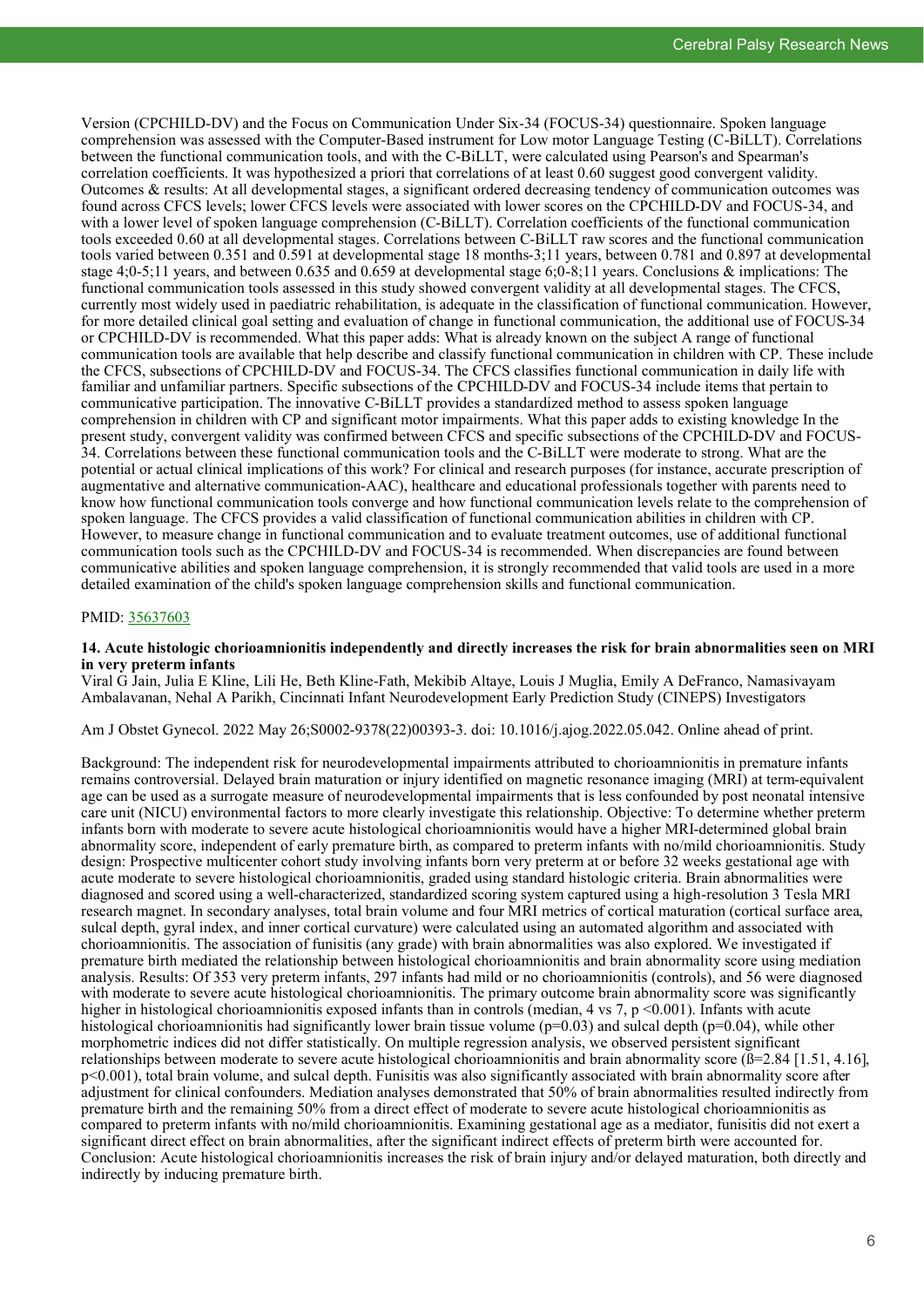# PMID: [35644247](http://www.ncbi.nlm.nih.gov/pubmed/35644247)

#### **15. Implications of providing wrist-hand orthoses for children with cerebral palsy: evidence from a randomised controlled trial**

Christine Imms, Margaret Wallen, Catherine Elliott, Brian Hoare, Susan Greaves, Melinda Randall, Francesca Orsini

Disabil Rehabil. 2022 Jun 1;1-11. doi: 10.1080/09638288.2022.2079734. Online ahead of print.

Purpose: To investigate the effects of providing rigid wrist-hand orthoses plus usual multidisciplinary care, on reducing hand impairments in children with cerebral palsy. Methods: A pragmatic, multicentre, assessor-blinded randomised controlled trial aimed to enrol 194 children aged 5-15 years, with wrist flexor Modified Ashworth Scale score ≥1. Randomisation with concealed allocation was stratified by study site and passive wrist range. The treatment group received a rigid wrist-hand orthosis, to wear ≥6 h per night for 3 years. Analysis included repeated measures mixed-effects linear regression models, using intention-to-treat principles. Results: The trial stopped early due to insufficient recruitment: 74 children, across all Manual Ability Classification System levels, were randomised ( $n = 38$  orthosis group;  $n = 36$  control). Mean age was 10.2 (SD 3.1) years (orthosis group) and 9.1 (SD 2.8) years (control). Data showed some evidence that rigid wrist-hand orthosis impacted passive wrist extension with fingers extended in the first year [mean difference between-groups at 6 months: 13.15° (95%CI: 0.81-25.48°, p = 0.04); 12 months: 20.94° (95%CI: 8.20-33.69°, p = 0.001)]. Beyond 18 months, participant numbers were insufficient for conclusive findings. Conclusion: The study provided detailed data about short- and long-term effects of the wrist-hand orthosis and highlighted challenges in conducting large randomised controlled trials with this population. Trial Registration: Australia and New Zealand Clinical Trials Registry: U1111-1164-0572 IMPLICATIONS FOR REHABILITATION. There may be incremental benefit, for children with cerebral palsy, at 6 and 12 months on passive wrist range from wearing a rigid wrist-hand orthosis designed according to this protocol. The rigid-wrist-hand orthosis evaluated in this study, which allowed for some tailoring for individual children's presentations, differed in design from past recommendations for "resting hand" positioning.Longitudinal follow up of children with cerebral palsy prescribed a rigid wristhand orthosis is essential to monitor any benefit. Minor adverse events were commonly experienced when wearing the orthosis and should be discussed prior to prescription of a rigid wrist-hand orthosis.

#### PMID: [35649128](http://www.ncbi.nlm.nih.gov/pubmed/35649128)

#### **16. Feasibility of Overground Gait Training Using a Joint-Torque-Assisting Wearable Exoskeletal Robot in Children with Static Brain Injury**

Juntaek Hong, Jongweon Lee, Taeyoung Choi, Wooin Choi, Taeyong Kim, Kyuwan Kwak, Seongjun Kim, Kyeongyeol Kim, Daehyun Kim

Sensors (Basel). 2022 May 19;22(10):3870. doi: 10.3390/s22103870.

Pediatric gait disorders are often chronic and accompanied by various complications, which challenge rehabilitation efforts. Here, we retrospectively analyzed the feasibility of overground robot-assisted gait training (RAGT) using a joint-torqueassisting wearable exoskeletal robot. In this study, 17 children with spastic cerebral palsy, cerebellar ataxia, and chronic traumatic brain injury received RAGT sessions. The Gross Motor Function Measure (GMFM), 6-min walk test (6 MWT), and 10-m walk test (10 MWT) were performed before and after intervention. The oxygen rate difference between resting and training was performed to evaluate the intensity of training in randomly selected sessions, while the Quebec User Evaluation of Satisfaction with assistive Technology 2.0 assessment was performed to evaluate its acceptability. A total of four of five items in the GMFM, gait speed on the 10 MWT, and total distance on the 6 MWT showed statistically significant improvement (p  $<$ lt; 0.05). The oxygen rate was significantly higher during the training versus resting state. Altogether, six out of eight domains showed satisfaction scores more than four out of five points. In conclusion, overground training using a joint-torqueassisting wearable exoskeletal robot showed improvement in gross motor and gait functions after the intervention, induced intensive gait training, and achieved high satisfaction scores in children with static brain injury.

# PMID: [35632279](http://www.ncbi.nlm.nih.gov/pubmed/35632279)

#### **17. Early Diagnosis of Cerebral Palsy in Low- and Middle-Income Countries**

Arrabella R King, Mahmudul Hassan Al Imam, Sarah McIntyre, Catherine Morgan, Gulam Khandaker, Nadia Badawi, Atul Malhotra

Review Brain Sci. 2022 Apr 23;12(5):539. doi: 10.3390/brainsci12050539.

Cerebral palsy describes a group of permanent disorders of movement, motor function and posture that occur due to nonprogressive insults to the developing brain. Most of the information concerning the early diagnosis of cerebral palsy originates from studies conducted in high-income countries. In this scoping review, we aimed to explore the tools used in low- and middle -income countries for the early diagnosis of cerebral palsy. A systematic search was conducted using OVID Medline and PubMed databases. "Early diagnosis" was defined as diagnosis prior to 12 months of age, and low- and middle-income countries were classified according to the World Bank classification system. We identified nine studies on the early diagnosis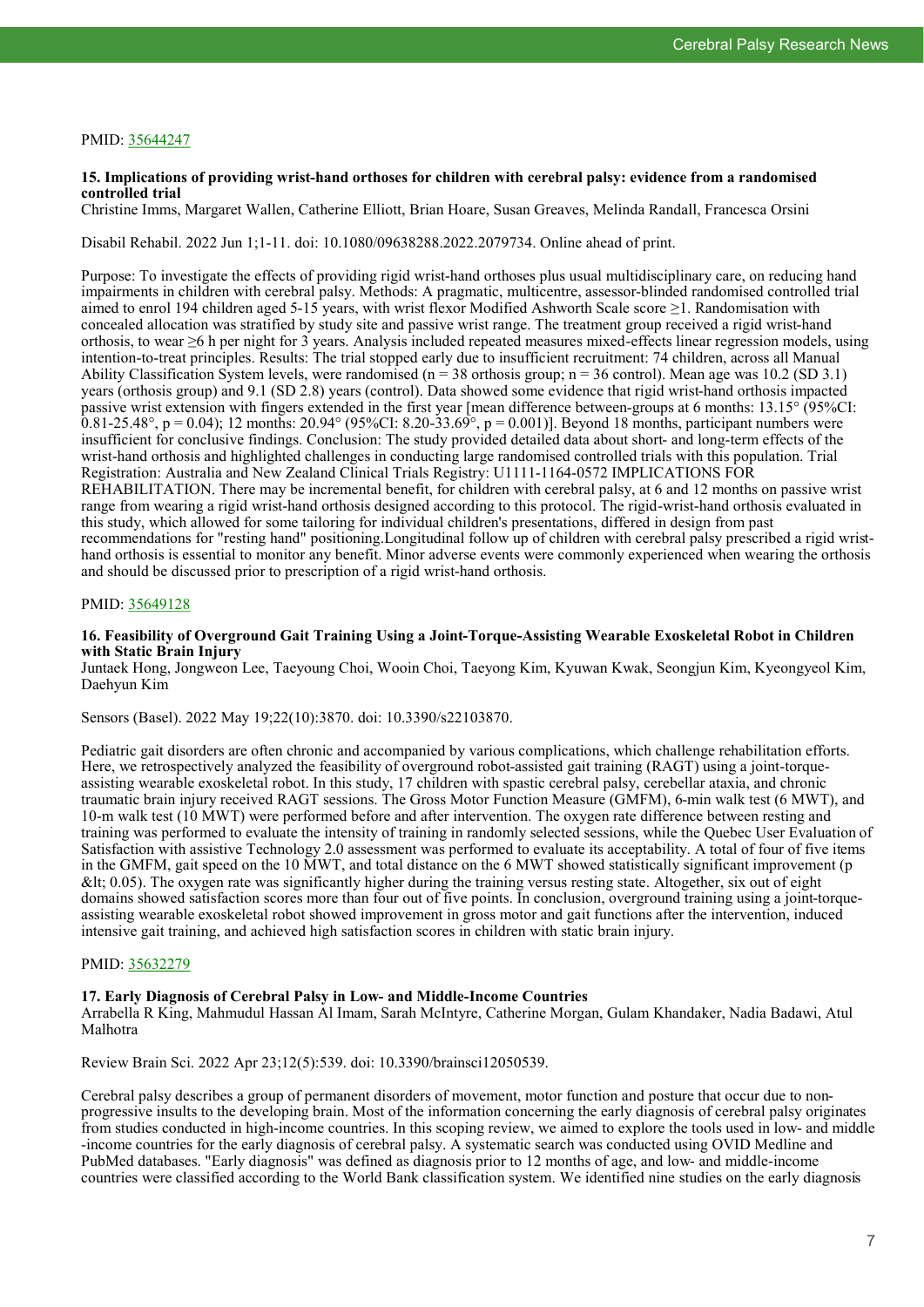of cerebral palsy from low- and middle-income countries. The tools featured (n = number of studies) were: General Movement Assessment (6), neonatal magnetic resonance imaging (3), Hammersmith Neonatal Neurological Examination (2), Hammersmith Infant Neurological Examination (1) and cranial ultrasound (1). We found a paucity of published literature on the early diagnosis of cerebral palsy from low- and middle-income countries. Further research is needed to determine the tools that are accurate and feasible for use in low-resource settings, particularly since cerebral palsy is more prevalent in these areas.

# PMID: [35624926](http://www.ncbi.nlm.nih.gov/pubmed/35624926)

# **18. Adolescent pregnancy in Sao Tome and Principe: are there different obstetric and perinatal outcomes?** Alexandra Vasconcelos, Nelson Bandeira, Swasilanne Sousa, Maria Céu Machado, Filomena Pereira

BMC Pregnancy Childbirth. 2022 May 31;22(1):453. doi: 10.1186/s12884-022-04779-9.

Background: Adolescent childbirth is a major public health problem in Sao Tome and Principe (STP). Adolescent pregnancy and childbirth can carry a risk of morbidity associated with the physiological and sociological characteristics of teenage girls. This study aims to identify the main adverse obstetric and perinatal outcomes for adolescent pregnancies in the Hospital Dr. Ayres de Menezes (HAM), the only hospital in STP. Methods: An institution-based cross-sectional study. Pregnant women  $\leq$ 19 years of age ( $n = 104$ ) were compared to non-adolescent women ( $n = 414$ ). The obstetric and perinatal outcomes were compared between groups using the t test. Odds ratio (OR) were calculated through Cochran's and Mantel-Haenszel statistics test for odds ratio equal to 1, 95% confidence intervals (CI) and p values ( $p < 0.05$ ) were considered significant. Results: The adverse perinatal outcomes imputable to adolescent births were foetal distress with low first minute Apgar score < 7 (OR 1.94, 95% CI 1.18-3.18,  $p = 0.009$ ) and performance of neonatal resuscitation manoeuvres (OR 2.4, 95% CI 1.07-5.38,  $p = 0.032$ ). Compared to older mothers, teenage girls were likely to have a non-statistically significant threefold higher risk of having an obstructed labour (OR 3.40, 95% CI 0.89-12.94,  $p = 0.07$ ). Other perinatal outcomes as neonatal asphyxia, risk for cerebral palsy, premature birth, early neonatal infection, and neonatal death were identical between groups as well as maternal anaemia, mode of delivery or other obstetrical outcomes. Conclusion: Adolescent pregnancies were associated with worse perinatal outcomes as foetal distress and higher need for neonatal resuscitation manoeuvres. This study may support STP health authorities in their efforts to make Sustainable Development Goals 3 (good health and wellbeing), 4 (quality education) and 5 (gender equality) a reality by 2030, since it identifies specific problems that need to be addressed to improve maternal adolescent health.

# PMID: [35642050](http://www.ncbi.nlm.nih.gov/pubmed/35642050)

#### **19. Infantile neurodevelopmental outcome after fetoscopic laser photocoagulation for twin-to-twin transfusion syndrome: the first prospective experience from Iran**

Nazila Mesbah, Vajiheh Marsousi, Laleh Eslamian, Hadi Montazerlotfelahi, Alireza A Shamshirsaz, Kamran Hessami, Ashraf Jamal, Maryam Noorzadeh, Mahsa Naemi, Marjan Ghaemi

BMC Pregnancy Childbirth. 2022 Jun 1;22(1):458. doi: 10.1186/s12884-022-04793-x.

Objective: We sought to evaluate the neurodevelopmental outcomes at 12 months of age among infants with twin-to-twin transfusion syndrome (TTTS) undergoing fetoscopic laser photocoagulation (FLP). Materials and methods: In this prospective longitudinal study, neurodevelopmental assessment was performed among the infants at the corrected age of 12 months, who were diagnosed with TTTS and treated by FLP. The Ages and Stages Questionnaire (ASQ) was filled out by parents. In the next step in infants with abnormal ASQ, motor and cognitive developments were evaluated by Bayley's infant and toddler development scoring system (Bayley 3-Third edition). Results: In 39 FLP procedures the rate of live birth of at least one twin was 73.8%. Four neonatal deaths were recorded, three of which were due to prematurity and one was due to heart anomaly. The ASQ was normal in 89.7% (35/39) of the infants (group I), 5.1% (2/39) had minor neurodevelopmental impairment (NDI) (group II), and 5.1% (2/39) had major NDI (group III). The 4 infants with abnormal ASQ had Bayley examination which showed two with mild to moderate cerebral palsy and two had delayed verbal skills and autistic spectrum disorder. No significant difference was noted between survivors with and without NDI with respect to donor or recipient status, birth weight, gestational age at birth, Quintero stage of TTTS. In addition, the relationship between gestational age at the time of undergoing FLC and NDI was not significant. Conclusion: In our population, minor and major neurodevelopmental impairment were seen in 10.2% of the infants. This information is useful for counseling our couples in this population prior the procedure.

# PMID: [35650560](http://www.ncbi.nlm.nih.gov/pubmed/35650560)

# **20. Movement Difficulties at Age Five Among Extremely Preterm Infants**

Adrien M Aubert, Raquel Costa, Ulrika Ådén, Marina Cuttini, Mairi Männamaa, Véronique Pierrat, Iemke Sarrechia, Arno F van Heijst, Michael Zemlin, Samantha Johnson, Jennifer Zeitlin, SHIPS Research group

Pediatrics. 2022 May 26;e2021054920. doi: 10.1542/peds.2021-054920. Online ahead of print.

Background and objectives: Children born extremely preterm (EPT), <28 weeks' gestational age, face higher risks of movement difficulties than their term-born peers. Studies report varying prevalence estimates and prognostic factors identifying children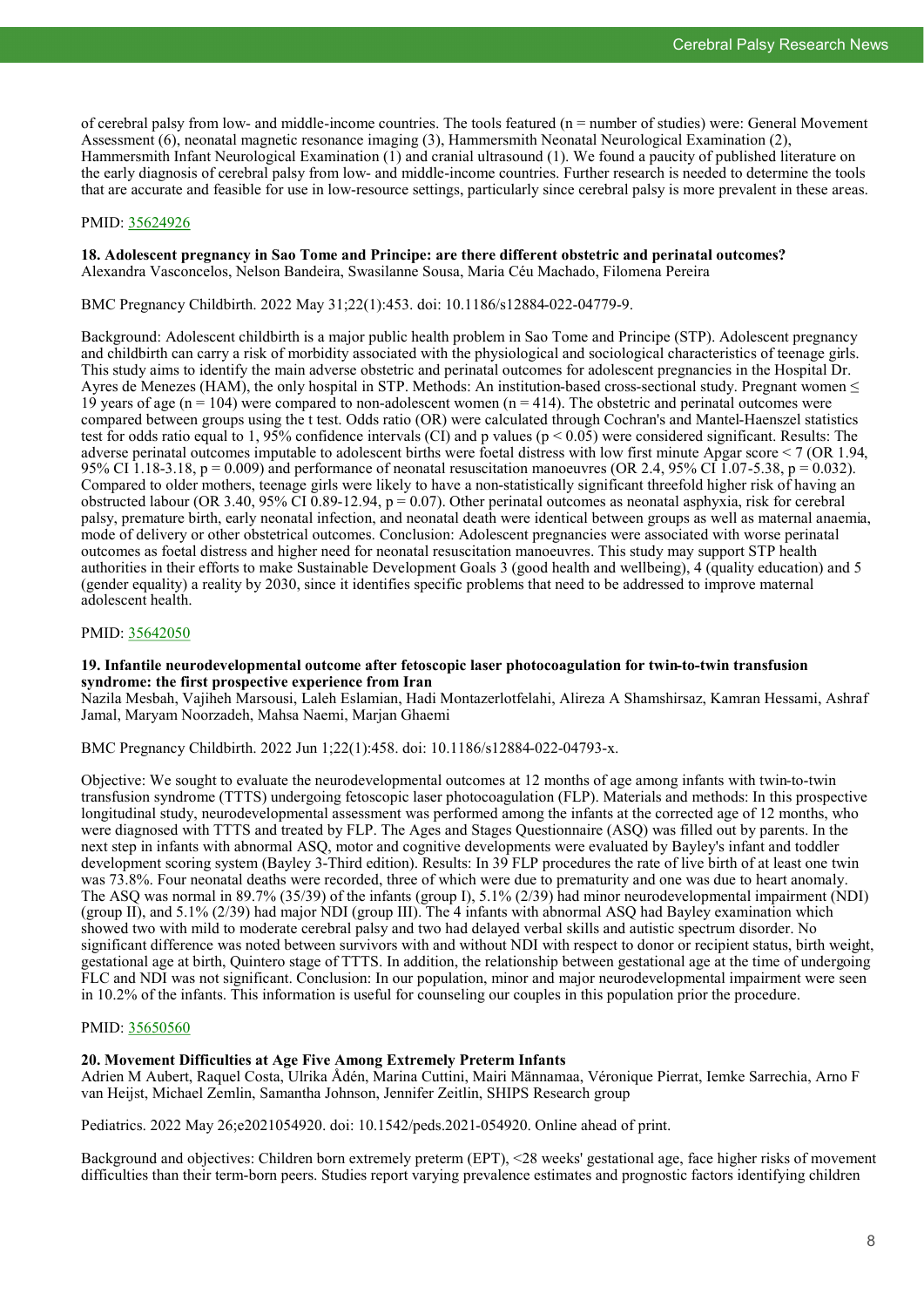who could benefit from early intervention are inconsistent. This study investigated the prevalence of movement difficulties in children born EPT and associated risk factors. Methods: Data come from a population-based EPT birth cohort in 2011 and 2012 in 11 European countries. Children without cerebral palsy were assessed at 5 years of age ( $N = 772$ ) with the Movement Assessment Battery for Children-Second Edition, which classifies movement difficulties as none (>15th percentile), at risk (6th -15th percentile) and significant (≤5th percentile). Associations with sociodemographic, perinatal, and neonatal characteristics collected from obstetric and neonatal medical records and parental questionnaires were estimated using multinomial logistic regression. Results: We found 23.2% (n = 179) of children were at risk for movement difficulties and  $31.7\%$  (n = 244) had significant movement difficulties. Lower gestational age, severe brain lesions, and receipt of postnatal corticosteroids were associated with significant movement difficulties, whereas male sex and bronchopulmonary dysplasia were associated with being at risk and having significant movement difficulties. Children with younger, primiparous, less educated, and non-European-born mothers were more likely to have significant movement difficulties. Differences in prevalence between countries remained after population case-mix adjustments. Conclusions: This study confirms a high prevalence of movement difficulties among EPT children without cerebral palsy, which are associated with perinatal and neonatal risk factors as well as sociodemographic characteristics and country.

# PMID: [35615946](https://pubmed.ncbi.nlm.nih.gov/35615946)

#### **21. Factors associated with dental caries experience of Thai preschool children with cerebral palsy** Kullanant Pansrimangkorn, Pornpun Asvanit, Busayarat Santiwong

Spec Care Dentist. 2022 May 30. doi: 10.1111/scd.12732. Online ahead of print.

Aim: To investigate the factors association with dental caries experience in the primary dentition of Thai preschool children with cerebral palsy. Methods and results: A cross-sectional study was conducted among sixty Thai preschool children with cerebral palsy, aged 3-6 years old. Caries experience was determined by identifying decayed non-cavitated and cavitated lesion, missing, and filled surfaces of deciduous teeth(dmfs). Sociodemographic data, CP motor types, dietary habits, oral health behaviors and dental plaque index were collected. Multiple linear regression analysis was carried out to identify the strength of the association between factors and dental caries experience. The prevalence of dental caries was 91.66%. The average dmfs was  $20.30 \pm 21.63$  surfaces/individual. The multiple linear regression indicated that dmfs was significantly associated with snacking carbohydrate between meals more than two times/day $\beta \pm SE = 0.372 \pm 0.125$ ; p = 0.004, spastic type of cerebral  $\text{palsyß} \pm \text{SE} = 0.309 \pm 0.124$ ;  $p = 0.015$  and one-time daily tooth brushing  $\beta \pm \text{SE} = 0.306 \pm 0.124$ ;  $p = 0.017$ . Conclusions: Nine out of 10 preschool children with CP experienced dental caries. Spastic type of CP had more risk to develop dental decay. Caries prevention for preschool children with CP should emphasis on controlling the frequency of carbohydrate snack no more than two times/day and reinforcing tooth brushing at least twice daily.

#### PMID: [35635839](http://www.ncbi.nlm.nih.gov/pubmed/35635839)

#### **22. Outcome at age 7 of epilepsy presenting in the first 2 years of life. A population-based study**

Tommy Stödberg, Torbjörn Tomson, Britt-Marie Anderlid, Tomas Andersson, Olivia Henry, Per Åmark, Anna Wedell

Epilepsia. 2022 Jun 2. doi: 10.1111/epi.17314. Online ahead of print.

Objective: Existing data suggest that outcome of epilepsy presenting in the first few years of life carries a worse prognosis than later onset. However, studies are few and methods differ making interpretations of data uncertain. This study analyses outcome at age 7 and potential prognostic factors in a well characterized population-based cohort with epilepsy onset during the first 2 years of life. Methods: An incidence cohort of 116 prospectively identified cases of epilepsy with seizure onset before age 2 years was described in a previous publication. Cases were originally retrieved from the Stockholm Incidence Registry of Epilepsy (SIRE), that registered all cases with a first unprovoked epileptic seizure from September 1, 2001 in Northern Stockholm. Data on treatment and outcome at age 7 years were collected from electronic medical records and through interviews with parents. Outcome and potential prognostic factors were analyzed with descriptive statistics and multivariable log binomial regression analysis. Results: Eleven children (9.5%) died before age 7. Polytherapy was common. Epilepsy surgery was performed in two children. At age 7 years 61/116 (53%) children had been seizure free for the last 2 years or longer. Intellectual disability was diagnosed in 57/116 (49%) children, autism spectrum disorder in 13 (11%) and 38 (33%) children had cerebral palsy. West syndrome had a similar seizure remission rate but a worse cognitive outcome. There was no difference in outcome between first and second year onset. Six predictors, including etiology, remained associated to two or more outcome variables after regression analysis. Significance: About half of children with infantile-onset epilepsy will become seizure free and half of them will have intellectual disability. Etiology was confirmed as a major independent predictor of outcome. Our study contributes to a more firm knowledge-base when counselling parents of infants diagnosed with epilepsy.

# PMID: [35652437](http://www.ncbi.nlm.nih.gov/pubmed/35652437)

# **23. Selective dorsal rhizotomy: short-term results and early experiences with a newly established surgical treatment in Slovenia**

Peter Spazzapan, Roman Bosnjak, Zoran Rodi, Natasa Kos, Katja Groleger, Tomaz Velnar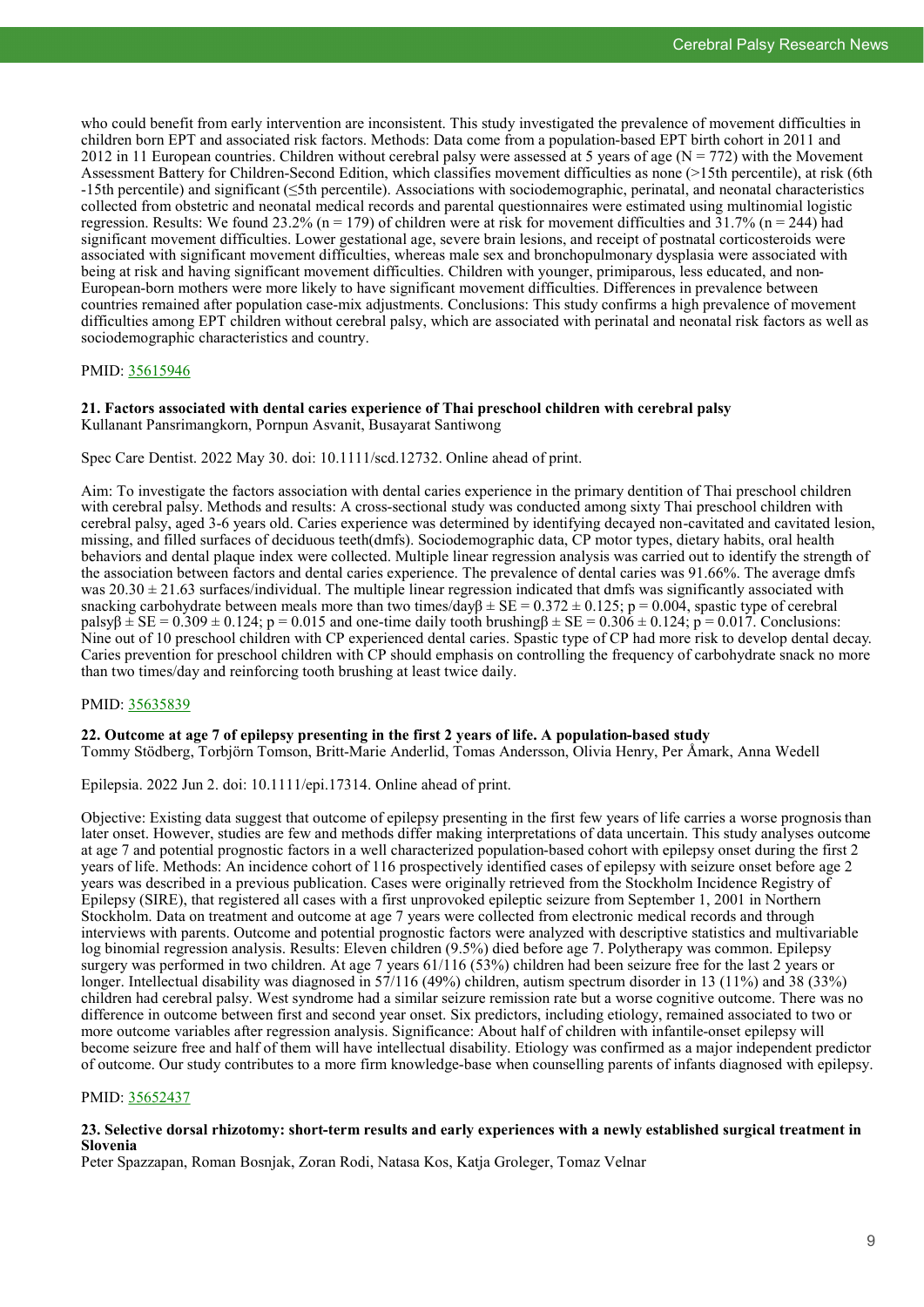J Integr Neurosci. 2022 May 11;21(3):90. doi: 10.31083/j.jin2103090.

Background: Spasticity is characterised by an atypical increase of muscle tone, affecting normal movements and interfering with the patient quality of life. The medicines may limit the effects of the disease and selective dorsal rhizotomy (SDR) can be used for selected cases or cases refractory to medicine. We present the surgical technique and the short-term results of this newly established surgical treatment in Slovenia. Methods: A retrospective analysis was performed of all patients that underwent the SDR from 2017 to 2019. The median follow-up was of 10 months. The following data have been collected: aetiology of spasticity, age at SDR, number of sectioned lumbar rootlets L1-S2, intraoperative disappearance of the H-reflex and intraoperative preservation of the bulbocavernosus reflex. The motor functions of all children have been classified by the Gross Motor Function Classification System (GMFCS) and Gross Motor Function Measure (GMFM-88). Twelve children underwent SDR, the median age at surgery was 9.6 years (min 3.9-max 16 years). Results: A mean of 57.8% of dorsal rootlets L2-S1 have been cut, while at level L1 50% of the dorsal roots have been routinely sectioned. The median amount of S2 rootlets cut was 14.3%. Postoperatively, we observed a sudden decrease in muscle tone. In all patients, there was an improvement of the muscle tone and of the gait pattern. The GMFM improved from 187.8 to 208.3 after a follow-up of 6 months. Conclusions: There was no complication in terms of wound healing, cerebrospinal fluid fistula of neurological dysfunctions. Despite the relatively short follow-up, our early results confirm the efficacy of the SDR.

# PMID: [35633171](http://www.ncbi.nlm.nih.gov/pubmed/35633171)

#### **24. Fetal reduction for everyone?**

Mark I Evans, Jenifer Curtis, Shara M Evans, David W Britt

Review Best Pract Res Clin Obstet Gynaecol. 2022 Apr 29;S1521-6934(22)00067-0. doi: 10.1016/j.bpobgyn.2022.04.003. Online ahead of print.

Infertility treatments have benefited millions of couples to have their own children; however, the complication of multiple pregnancies with their increased morbidity and mortality has created significant problems. Fetal reduction (FR) was developed to ameliorate these issues. Over 30 years of publications show that FR has been highly successful in substantially reducing both mortality and morbidity. As with most radically new techniques, initial cases were in the "nothing to lose" category. With experience, indications liberalize, and quality of life issues increase as a proportion of cases. Overall risks for twins are not twice as those for singletons, but they are approximately 4- to 5-fold higher. In experienced hands, the combination of genetic testing by CVS followed by FR has made most multiples behave statistically as if they were originally the lower number. The use of microarray analysis to better determine fetal genetic health before deciding on which fetus(es) to keep or reduce further improves pediatric outcomes. With increasing experience and lower average starting numbers, the proportion of FRs to a singleton has increased considerably. Twins to a singleton FR now constitute an increasing proportion of cases performed. Data on such cases show improved outcomes, and we believe FR should be at least discussed and offered to all patients with a dichorionic twin pregnancy or higher. eSET is not a panacea because of the resultant monochorionic twins.

# PMID: [35643756](http://www.ncbi.nlm.nih.gov/pubmed/35643756)

#### **25. An Ethical Analysis of Newborn Congenital Cytomegalovirus Screening**

Megan H Pesch, Phoebe Danziger, Lainie Friedman Ross, Armand H Matheny Antommaria

Case Reports Pediatrics. 2022 Jun 1;149(6):e2021055368. doi: 10.1542/peds.2021-055368.

Congenital cytomegalovirus (cCMV) affects approximately 1 in every 200 US infants and can be associated with long-term neurodevelopmental sequelae, including sensorineural hearing loss, cerebral palsy, and intellectual disability. As cCMV is infrequently diagnosed based on clinical suspicion alone, newborn cCMV screening programs have been gaining traction, especially hearing-targeted programs which only test infants who fail their newborn hearing screen. cCMV screening programs raise unique ethical dilemmas of both under- and over-diagnosis of cCMV. In this Ethics Rounds, we present a case in which the parents of a child with symptomatic cCMV that was not recognized until 4 years of age urge the birth hospital to implement a cCMV screening program. We then ask a parent-clinician, a medical ethicist and pediatrician, and a primary care pediatrician to comment on how they would advise the hospital administration and consider the ethical and clinical implications of a cCMV screening program. The commentaries herein arrive at differing conclusions about cCMV screening. The first highlights the developmental advantages of early cCMV detection, supporting a broad approach to treatment beyond antiviral medication alone. The second explores cCMV screening from the perspective of newborn screening as a public health program, noting shortcomings in available testing platforms, and raising concerns about overdiagnosis and overtreatment. The final commentary challenges the risks of undue parental anxiety and vulnerable child syndrome as a barrier to screening, instead considering cCMV screening as a controlled opportunity to understand and support the experiences of affected children and their families.

# PMID: [35641472](http://www.ncbi.nlm.nih.gov/pubmed/35641472)

# **26. Research Summit V: Optimizing Transitions From Infancy to Early Adulthood in Children With Neuromotor Conditions**

Barbara Sargent, Regina Harbourne, Noelle G Moreau, Theresa Sukal-Moulton, Melissa Tovin, Judy L Cameron, Richard D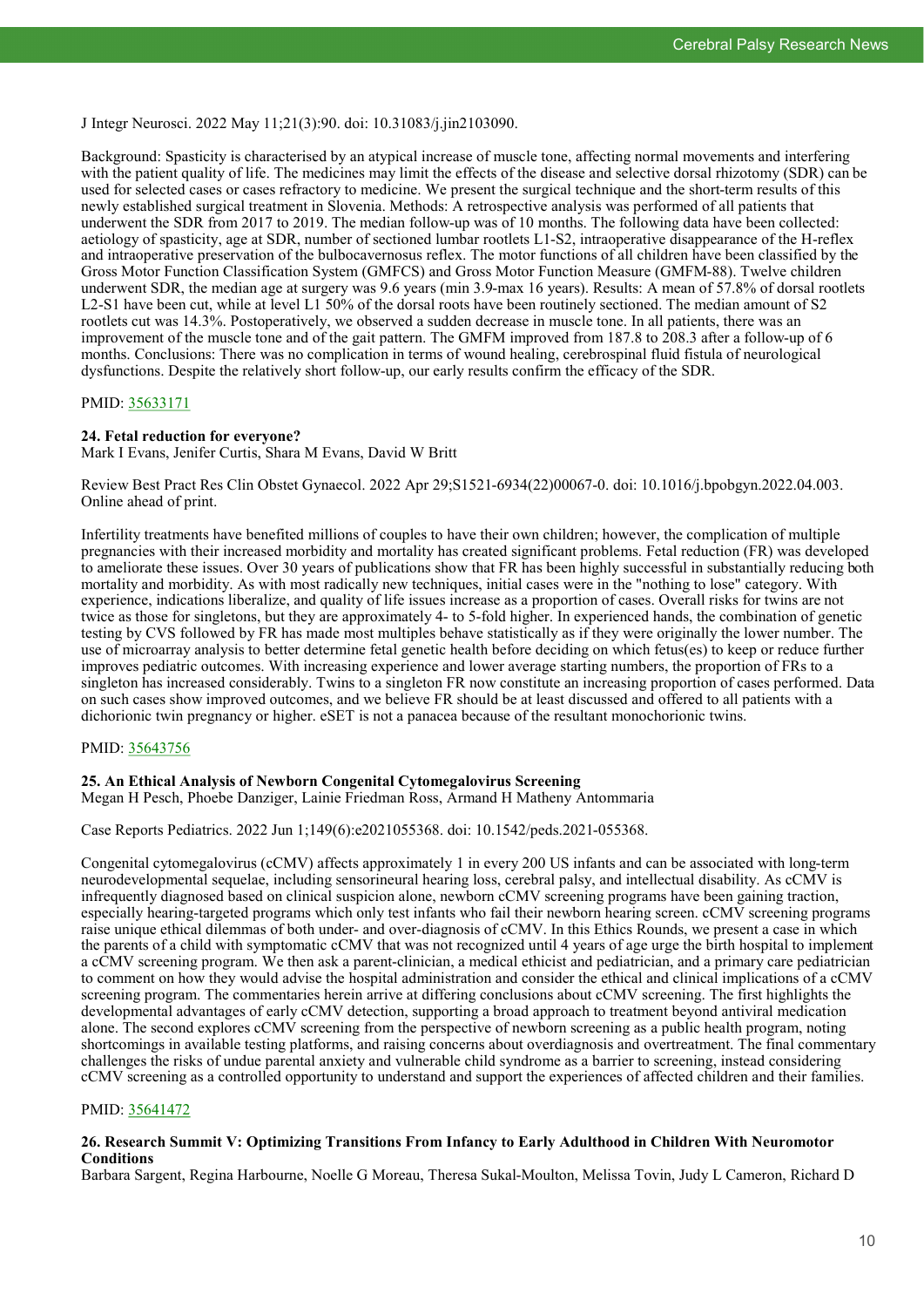Stevenson, Iona Novak, Jill Heathcock, Participants From RSV

Pediatr Phys Ther. 2022 Jun 1. doi: 10.1097/PEP.0000000000000912. Online ahead of print.

Purpose: The purpose of this executive summary is to review the process and outcomes of the Academy of Pediatric Physical Therapy Research Summit V, "Optimizing transitions from infancy to young adulthood in children with neuromotor disabilities: biological and environmental factors to support functional independence." Summary of key points: An interdisciplinary group of researchers, representatives from funding agencies, and individuals with neuromotor disabilities and their parents participated in an intensive 2.5-day summit to determine research priorities to optimize life transitions for children with neuromotor disabilities. Recommended priorities for research included (1) promoting self-determination and self-efficacy of individuals with neuromotor disabilities and their families, (2) best care at the right time: evidence-based best practice care, led and navigated by families seamlessly across the lifespan, (3) strengthening connections between developmental domains to enhance function and participation, and (4) optimal dosing and timing to support adaptive bone, muscle, and brain plasticity across the lifespan.

# PMID: [35653258](http://www.ncbi.nlm.nih.gov/pubmed/35653258)

**27. Family and Individual Quality of Life in Parents of Children with Developmental Disorders and Diabetes Type 1** Marija Ljubičić, Sanja Delin, Ivana Kolčić

J Clin Med. 2022 May 19;11(10):2861. doi: 10.3390/jcm11102861.

Background: This cross-sectional study assessed both family and individual quality of life (QOL), and their association with self-esteem, optimism, chronic psychological stress, anxiety, and depression in parents of children with chronic conditions. Methods: Parents of children with Down syndrome (DS), autistic spectrum disorder (ASD), cerebral palsy (CP), diabetes mellitus type 1 (DMT1), and parents of children without chronic diseases with typical development (TD) were included. Multivariate linear regression analysis was used to assess parental characteristics associated with the domains of individual and family QOL. Results: Compared to the parents of TD children, parents of children with ASD and DS were more likely to report reduced family QOL in all domains, while parents of children with DMT1 had lower parental perception. Self-esteem was positively associated with all domains of individual QOL, while optimism was associated with the overall individual QOL perception and health. Higher stress perception was negatively associated with most of the domains of individual and family QOL. Conclusions: This study confirmed that parents of children with chronic conditions are more likely to have lower perception of both individual and family QOL, which were associated with self-esteem, chronic stress, anxiety, and depression. Interventions should focus not only on the child with a chronic condition but on parents too.

# PMID: [35628987](http://www.ncbi.nlm.nih.gov/pubmed/35628987)

# **28. Deep nuclei injury distribution in isolated "basal ganglia-thalamus" (BGT) versus combined "BGT and watershed" patterns of hypoxic-ischaemic injury (HII) in children with cerebral palsy**

M M Elsingergy, F Worede, S Venkatakrishna, S Andronikou

Clin Radiol. 2022 May 29;S0009-9260(22)00228-8. doi: 10.1016/j.crad.2022.04.019. Online ahead of print.

Aim: To compare frequency and distribution of deep nuclei involvement in isolated basal ganglia and ventrolateral thalamus (BGT) versus combined BGT and watershed (BGT-WS) hypoxic-ischaemic injury (HII). Materials and methods: A retrospective review was undertaken of the magnetic resonance imaging (MRI) reports of children (0-18 years) with isolated BGT or combined BGT-WS HII. The location and extent of deep nuclear injuries were compared between groups using Fisher's exact test. Results: Of 762 MRI reports, 435 (57%) had isolated BGT and 327 (43%) combined BGT-WS. Isolated BGT showed basal ganglia involvement in 85.1% ( $n=370$ ) versus 49.8% ( $n=163$ ) for combined BGT-WS ( $p<0.01$ ). Sole putamen lesions were more common in isolated BGT (70.3%; 306) versus combined (19.3%; 63; p<0.01). Thalamic involvement was similar between isolated BGT (93.8%; 408) and combined BGT-WS (96.9%; 317; p>0.05). Sole ventrolateral nucleus involvement was more common in isolated BGT (66.6%; 291) while sole pulvinar lesions (25.1%; 82) and whole thalamus lesions (41.6%; 136) were more common in combined BGT-WS ( $p$ <0.01). Putamen and ventrolateral nucleus was the most frequent BGT lesion combination in isolated BGT (55.4%) but not in combined BGT-WS (8.6%; p<0.01). Conclusion: Variations in the frequency of deep nuclear lesions between groups may reflect different underlying pathogenetic mechanisms. Therefore, combined BGT-WS patterns may not necessarily indicate a superimposed profound on partial prolonged HII, as other causes such as neonatal hypoglycaemia may cause these.

# PMID: [35649736](http://www.ncbi.nlm.nih.gov/pubmed/35649736)

# **29. Epigenetics and Neuroinflammation Associated With Neurodevelopmental Disorders: A Microglial Perspective** Munekazu Komada, Yuhei Nishimura

Review Front Cell Dev Biol. 2022 May 12;10:852752. doi: 10.3389/fcell.2022.852752. eCollection 2022.